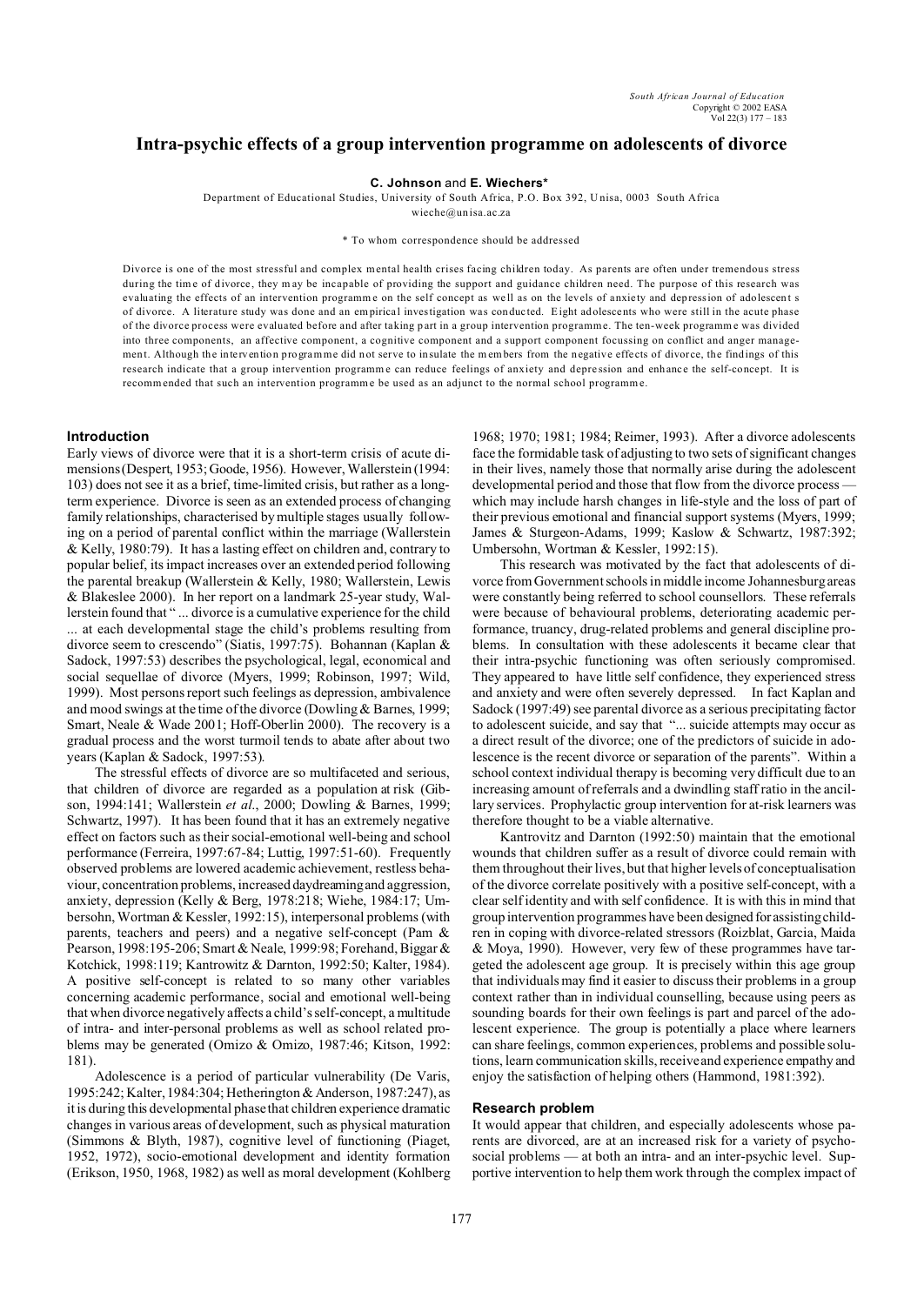their parents' divorce is therefore extremely important. The schoolbased divorce intervention programme of Pedro-Carroll and Cowen (Pedro-Carroll & Cowen, 1985; Pedro-Carroll, Cowen, Hightower & Guare, 1986), which was designed for use with primary school children was adapted for adolescents and was used in this research. This research attempts at determining the effects of this ten week schoolbased intervention programme on the following facets of the intrapersonal functioning of adolescents of divorce: self-concept, level of anxiety and depression. These facets of intra-personal functioning were chosen for research purposes because, as mentioned above, literature indicates that they are seriously compromised in children of divorce.

The main research problem reported on here was the following: *What intra-psychic effects does a school-based group intervention programme for adolescents of divorce have on these adolescents?* 

Subsidiary problems emanating from the main problem revolved around the effect of the group intervention programme on the adolescents'

- self-concepts
- levels of anxiety, and
- levels of depression.

# **Research hypotheses**

An adapted version of the divorce intervention programme of Pedro-Carroll *et al.* (1986) allows for experiences, thoughts and feelings to be expressed and shared, and it facilitates higher levels of conceptualisation of the divorce and the whole divorce process. It was hypothesised that a group intervention programme for adolescents of divorce during the acute stage of divorce, would

- have a positive effect on their self-concepts,
- lessen their anxiety, and
- alleviate feelings of depression.

# **The Divorce Intervention Treatment Programme and its objectives**

The adapted version of the Divorce Intervention Programme is comprised of ten weekly group sessions, each lasting for two hours. The main objective of the group process during the Divorce Intervention Programme was to create a climate of openness, honesty and genuineness — in Rogers' (1973;1989) terminology it would be warmth, empathy and congruency. This would be an emotional climate conducive to intra- and inter-personal growth and development.

The general goals of the intervention programme were

- increasing self-knowledge and self-understanding
- strengthening or building up the self-concept
- addressing problem areas which may cause anxiety
- addressing problem areas which may cause depression
- improving interpersonal relationships (this aspect is not focused on in this article).

Sessions 1–3 focused on the affective component (although cognitive, social and normative aspects were also constantly at issue). Techniques used included each telling their own "life story"; family drawings as a basis for discussion; describing feelings and in so doing enhancing the group members' emotional vocabulary and lending the opportunity for catharsis; completing sentences such as: "Divorce is , and then using these inputs as a basis for interaction; role playing of difficult situations specifically in the parent-child relationship.

Sessions 4–6 made up the cognitive and interpersonal skill-building component of the programme. The main goal here was mediating the effective evaluation of problems, generating alternative solutions and choosing the most desirable of the alternatives. Seeing divorce as a solution and discussing the positive outcomes that it may have, formed a topic for discussion. The following list of communication strategies were also touched on: active listening, conversation skills, communicating and interpreting body language and conflict resolution (which links closely to problem solving). A considerable amount of

role playing was also done in these sessions in order to give the group members "hands-on" practice with what had been discussed.

Sessions 7–10 made up the support component of the programme. The main goals of these sessions were self-concept building, assertiveness training and dealing with anger. This encompassed identifying anger and dealing with it constructively and assertively.

As has been stated, this research focused on a group intervention programme aimed at providing adolescents of divorce with the knowledge and coping skills required to understand their situation better, preparatory to overcoming the possible adverse effects resulting from parental divorce. Emphasis was placed on improving the self-concept and addressing possible problemareas causing anxiety and depression. Interpersonal relationships also formed a central part of the programme, although the evaluation of the interpersonal relationships is not focussed on in this article.

# **Research methodology**

#### The research design

A semi-structured group approach was used and during the group sessions it was attempted to create a supportive environment in which the adolescents shared, explored and clarified divorce-related experiences. To evaluate the effectiveness of the programme, certain test media were used before and after the adolescents took part in the group intervention. Furthermore, a quasi-experimental design was used (Heppner, Kivlighan & Wampold, 1999:151-172; Johnson & Christensen 2000:255-279; McMillan & Schumacher, 1989:32). As Rosnow and Rosenthall (1996:169) put it, "... quasi experiments also have treatments, outcome measures, and sampling units, but they do not use randomization to allocate sampling units to treatment conditions." Three broad categories of non-randomized research designs of either the between–subjects or within–subjects type, are: nonequivalent-groups designs, time-series designs (single case experimental designs) and correlational designs. In this research a pre-test, post-test follow-up design was used, in which the effects of a treatment are inferred from a comparison of the outcome measures obtained before and after the treatment is introduced (Rosnow & Rosenthall, 1996:173; Heppner *et al.*, 1999:156).

In this case the researchers were not in a position to assign subjects to conditions randomly, as a situational variable (available volunteers) who would be the testees "When a researcher encounters a situation in which it is not practical or feasible to randomly assign subjects to conditions, he or she can use a quasi-experimental design" (Heppner *et al.*, 1999:151).

The outcomes of the test media that were chosen remained reasonably constant within a particular time frame. With this in mind, repeated periodic testing prior to the intervention programme (which is necessary in single subject research) was not deemed necessary to enhance the reliability of the evaluations. The presumption was that within a ten-week period the outcomes of these tests should not differ greatly if it were not for the intervention. The reliability therefore lies within the integrity of the tests used, as well as in the group, consisting of multiple testees.

In this experimental design, availability sampling was used also known as convenience sampling or accidental sampling (Ary, Jacobs & Razavieh, 1990:176; McMillan & Schumacher, 1989:161; Neuman, 1999:196). As it is a non-probability or non-randomised sampling method, it is recognised that generalization needs to be done with caution, as the sample may not necessarily be representative of adolescents of divorce in general. Therefore it needs to be stated that findings which are significant, are significant for this particular group of testees. Furthermore, seeing that it also had to be a volunteer sample, it is recognized that specific characteristics pertaining to volunteers could have had an effect on the findings of the study (McMillan & Schumacher, 1989:161; Rosnow & Rosenthal, 1996:204).

#### The subjects

A group of 6–8 members is regarded as ideal for group work (Yalom,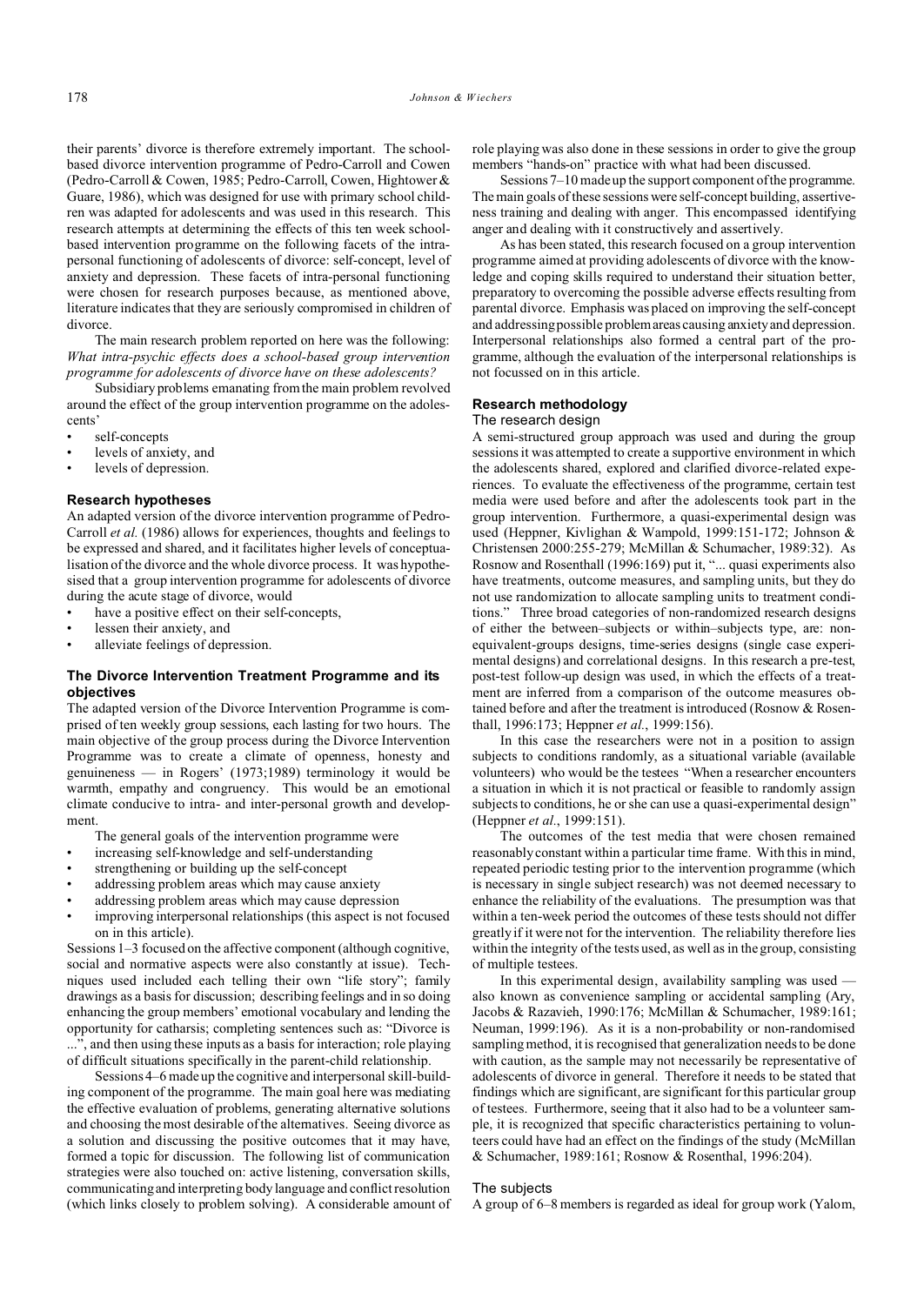1985:284). It was decided to recruit group members whose parents had divorced during the past year (which would place them in the "acute phase" of the divorce process), and who were in early  $(13-15)$ years of age) or middle-adolescence (16–18 years of age). The group members were selected from four English-medium government secondary schools in the Johannesburg area. A letter was sent to the four schools requesting learner participation as well as the names of possible participants. All the volunteer group members were white and came from middle class socio-economic backgrounds. Five of the volunteers were in early adolescence (three girls and two boys) and three in middle adolescence (two girls and one boy).

An interview was conducted with the custodial parent of each of the prospective participants, to procure written permission and to explain the group process. Furthermore an initial interview was held with each of the respondents. During these interviews the intervention programme was explained, detailing the group objectives, the time of each session (two hours) and the duration of the programme (ten weeks).

The eight volunteer group members were then subjected to a battery of tests. The tests were again administered after the ten-week programme had been completed.

# **The instruments**

Test media were used before and after the 10-week intervention programme in order to obtain information regarding the following facets of the participants' intra-psychic functioning: the participants' selfconcepts, their levels of anxiety and their levels of depression. In order to do this, the following tests were used: The ASCS (Vrey & Venter, 1983), the IPAT (Cattell, Schreier & Madge, 1986) and the BDI (Beck, Wald, Mendelson, Mock & Erbough, 1961)

- The ASCS (The Adolescent Self-Concept Scale). The items in this scale are formulated in such a way that the responses distinguish between a positive and negative self-concept. The dimensions that determine the structure of the self-concept are: the physical self, the personal self, the family self, the social self and the moral-ethical self. The quality of the individual's experience of self-respect and self-esteem in each of the dimensions, both separately and jointly, indicates how he perceives himself (Vrey, 1974:3; 1979). A positive self-concept consists of a positive or favourable evaluation of the self in relation to certain values (Vrey, 1974:95; Purkey, 1970:12). Scores of 28–55 are regarded as indicating a low self-concept; scores of 56–70 indicate a medium self-concept and 71–90 would be indicative of a high self-concept. The pre- and post-programme results on the ASCS appear in Tables 1 and 2.
- The Institute for Personality and Ability Testing (Illinois) designed the IPAT Anxiety Scale. It was developed from extensive research and practice as a means of acquiring clinical information on anxiety rapidly, objectively and in a standard manner. It is a brief, non-stressful, clinically valid questionnaire for measuring anxiety. According to Cattell *et al.* (1986:1) the scale provides an accurate appraisal of free anxiety levels. Considering the total score on the scale, an individual sten score of 1, 2 or 3 indicates stability, security and general mental health. Stens of 4, 5, 6 and 7 are still in the "normal range" and need occasion no further particular inquiry if the individual (or group) has no other indications of psychological difficulty. A sten of 8, 9 or 10 indicates definite psychological morbidity, which could have adverse effects on schoolwork and social-emotional adjustment. The preand post-programme results on the IPAT appear in Table 4.
- The Beck Depression Inventory (BDI) (Beck *et al.*, 1961) is an instrument used to diagnose depression. It is based on the premise that the number of symptoms the person experiences will intensify as depression increases. The items listed on the BDI include the attitudes and symptoms reflected in the vast amount of research that has been done on depression and which is stipulated in the DSM IV. In terms of validity it has been found that scores

on the BDI correlate significantly with other ratings of depression and also with behavioural measures of depression (Metcalf & Goldman, 1965; Williams, Barlow & Argas, 1972, as in Forehand, Biggar & Kotchick, 1998:119). The Inventory consists of 21 statements reflecting various attitudes and symptoms. Each category describes a specific behavioural manifestation of depression and consists of four graded statements. The respondents have to evaluate themselves according to the listed statements. Respondents rate symptoms 0–3 (0 would indicate the absence of a particular symptom and 3 would indicate that the symptom is severe), giving a total score range from 0 to 63. The pre- and post-programme results on the BDI appear in Table 6.

### **Statistical method used**

In this research, hypotheses about a group of learners were tested, but, because of the small sample size neither the *z* nor the *t* test statistics could be used. The *z* statistic was ruled out, because it was a small sample. The central limit theorem was not applicable, and the *t* statistic was therefore not appropriate because the sampled population was not known sufficiently to approximate a normal distribution. For this reason a non-parametric procedure needed to be used (Daniel & Terrell, 1995:722; Lockhart, 1997:554; Hurlburt, 1994:434). Although the virtues of non-parametric tests have been much debated, those who favour using non-parametric tests argue that they have most of the virtues of traditional parametric tests, without the possible distortions that may arise if assumptions are violated. However, one disadvantage is that non-parametric methods tend to focus exclusively on null hypothesis testing. The goal of model fitting, obtaining confidence intervals and so forth is set aside in favour of tests of significance (Lockhart, 1997:554). This proved not to be a handicap in this research, as hypothesis testing was exactly what the researchers wanted to do. However, as has been said, it has to be borne in mind that the significance of the results was judged in terms of the size of the difference, relative to the variability within the group, and one could not generalize from the findings.

The Wilcoxon signed-rank test was used in this research (Daniel & Terrell, 1995:723). This is a well established non-parametric procedure that is often used for one-sample cases. The test is very useful to the behavioural scientist because it enables the researcher to make the judgement of "greater than" between any pair's two values as well as between any two "difference scores" arising from any two pairs (Siegel & Castellan, 1988:87). Whereas the sign test uses information only about the direction of the differences within pairs, the Wilcoxon signed-rank test gives more weight to a pair which shows a large difference between the two conditions than to a pair which shows a small difference (Siegel & Castellan, 1988:87; Runyon, Haber & Coleman, 1994:310-311). The Wilcoxon signed-rank test was chosen because the study employed two related samples and it yielded difference scores, which could be ranked in order of absolute magnitude (Siegel & Castellan, 1988:90). This test determines whether or not the data imply that the population distribution of scaled responses are the same for the group in the before testing as in the after testing. The differences are ranked according to their absolute values from smallest to largest and whenever the rank sums for negative and positive differences depart considerably from their expected values, the hypothesis of no difference is rejected. Substantial departures indicate a difference from the expected value and provide evidence that differences exist (Jarrett & Kraft, 1989:607; Lockhart, 1997:555).

### **Results of the investigation**

Self-concept (Tables 1, 2 and 3; Figure 1)

The group had an overall gain of 35 points, with an average increase of 4.25 points. The total increase was highly significant ( $p < 0.01$ ). Furthermore, the improvement of the group's social self was significant ( $p < 0.05$ ).

All the group members indicated a slight improvement in self-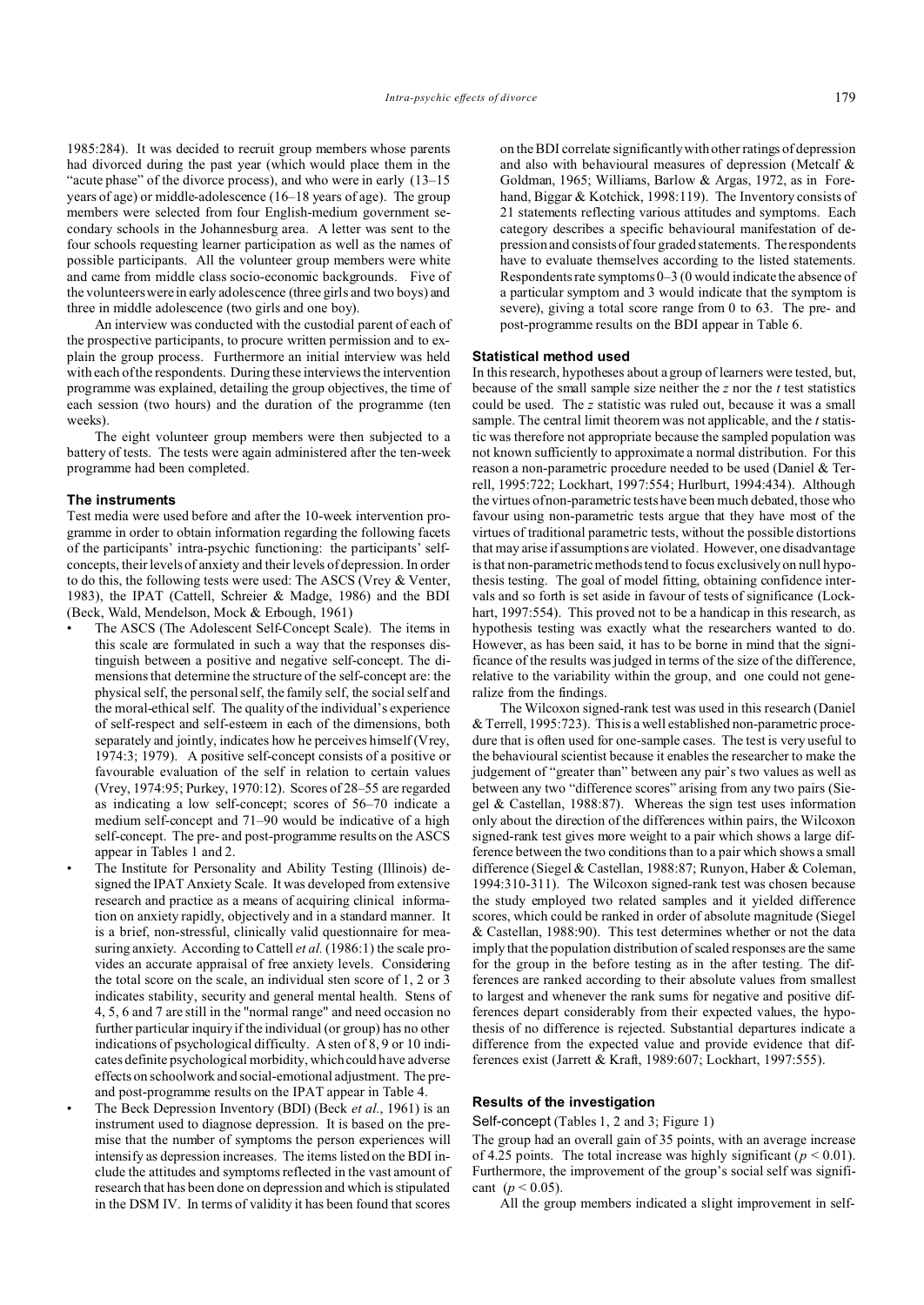concept on the ASCS, with an improvement range of between 2 and 9 points. Pre- and post-programme results indicate that two respondents remained in the low self-concept category (respondents A and F — although respondent F had a 9-point gain); Three improved from low to medium self-concept (respondents C, D and G), one remained in the medium self-concept category (respondent E) and two respondents maintained high self-concept readings (respondents B and H). In terms of the sub-categories of the self-concept the social and personal self seemed to have gained the most benefit, followed by the value and family self, with self criticism indicating very little improvement and the physical self no improvement.

**Table 1** Adolescent Self-Concept Scale — Pre-test

|                |    | Group member |                |    |    |                |    |    |       |
|----------------|----|--------------|----------------|----|----|----------------|----|----|-------|
|                | A  | B            | C              | D  | E  | F              | G  | Н  | Total |
| Physical Self  | 6  | 16           | 8              | 10 | 10 | 5              | 9  | 17 | 81    |
| Personal Self  | 4  | 17           | 7              | 9  | 13 | 8              | 9  | 15 | 82    |
| Family Self    | 8  | 15           | 12             | 10 | 11 | $\overline{4}$ | 11 | 14 | 85    |
| Social Self    | 4  | 16           | 9              | 9  | 10 | 6              | 7  | 12 | 75    |
| Value Self     | 5  | 15           | $\overline{7}$ | 10 | 11 | $\overline{7}$ | 8  | 15 | 78    |
| Self criticism | 8  | 6            | 7              | 6  | 6  | 7              | 8  | 7  | 55    |
| Total          | 35 | 85           | 50             | 54 | 61 | 37             | 52 | 80 | 456   |

For the purposes of convenience of interpretation the following diagnostic categories are given:

| Diagnostic categories | <b>Total Scores</b> |  |  |
|-----------------------|---------------------|--|--|
| Low Self-concept      | $28 - 55$           |  |  |
| Medium Self-concept   | $56 - 70$           |  |  |
| High Self-concept     | $71 - 90$           |  |  |

**Table 2** Adolescent Self-Concept Scale — Post-test

|                | Group member |              |    |    |              |    |    |                |       |
|----------------|--------------|--------------|----|----|--------------|----|----|----------------|-------|
|                | А            | B            | C  | D  | E            | F  | G  | Н              | Total |
| Physical Self  | 8            | 18           | 7  | 8  | 11           | 3  | 9  | 17             | 81    |
| Personal Self  | 6            | 17           | 7  | 11 | 16           | 9  | 12 | 14             | 92    |
| Family Self    | 8            | 15           | 13 | 13 | 5            | 8  | 12 | 15             | 89    |
| Social Self    | 3            | 17           | 10 | 11 | 12           | 10 | 9  | 16             | 88    |
| Value Self     | 8            | 12           | 10 | 9  | 11           | 10 | 8  | 16             | 84    |
| Self criticism | 8            | 8            | 9  | 6  | 8            | 6  | 8  | $\overline{4}$ | 57    |
| Total          | 41           | 87           | 56 | 58 | 63           | 46 | 58 | 82             | 491   |
| Improvement    | 6            | $\mathbf{2}$ | 6  | 4  | $\mathbf{2}$ | 9  | 6  | $\mathbf{2}$   |       |

For the purposes of convenience of interpretation the following diagnostic categories are given:

| Diagnostic categories | <b>Total Scores</b> |  |  |
|-----------------------|---------------------|--|--|
| Low Self-concept      | $28 - 55$           |  |  |
| Medium Self-concept   | $56 - 70$           |  |  |
| High Self-concept     | $71 - 90$           |  |  |

#### **Table 3** Signed-rank values (ASCS)

| ASCS subsections | Total<br>(before) | Total<br>(after) | value<br>P<br>signed-rank |
|------------------|-------------------|------------------|---------------------------|
| Physical Self    | 81                | 81               |                           |
| Personal Self    | 82                | 92               | 0.0938                    |
| Family Self      | 85                | 89               | 0.4375                    |
| Social Self      | 75                | 88               | $0.0313*$                 |
| Value Self       | 78                | 84               | 0.5                       |
| Self criticism   | 55                | 57               | 0.8125                    |
| Total            | 456               | 491              | $0.0078**$                |
| $\star$<br>0.05: | $***$             |                  |                           |

 $\Omega$  $\mathbf{C}$  $\overline{A}$  $\overline{B}$ D  $E$  $\overline{F}$ G  $H$ 

### **Figure 1**

# Anxiety (Tables 4 and 5; Figure 2)

In total there was a 14-point decrease in anxiety levels, as measured by the IPAT, with an improvement range of between 0 and 3 points. This was a significant difference ( $p < 0.05$ ). The anxiety level of seven of the 8 respondents decreased, with one respondent's anxiety level remaining the same (respondent H). The group average anxiety level improved from high anxiety (8.1) to normal anxiety levels (6.4).

 $\Box$ 

Post test

Table 4 IPAT Anxie ty Scale pre- and post-test results

Pre-test

| Group member             | Before | After        | Improvement    |
|--------------------------|--------|--------------|----------------|
| A                        | 9      | 8            | 1              |
| B                        | 8      | 5            | 3              |
| C                        | 10     | 8            | 2              |
| D                        | 8      | 7            |                |
| E                        | 8      | 6            | 2              |
| F                        | 10     | 7            | 3              |
| G                        | 8      | 6            | $\overline{c}$ |
| H                        | 4      | 4            | $\theta$       |
| Total                    | 65     | 51           | 14             |
| Average                  | 8.1    | 6.4          |                |
| Diagnostic categories    |        | <b>Stens</b> |                |
| Indications of stability |        | $1 - 3$      |                |
| Normal                   |        | $4 - 7$      |                |
| High Anxiety             |        | $8 - 10$     |                |





THE ADOLESCENT SELF-CONCEPT SCALE (ASCS)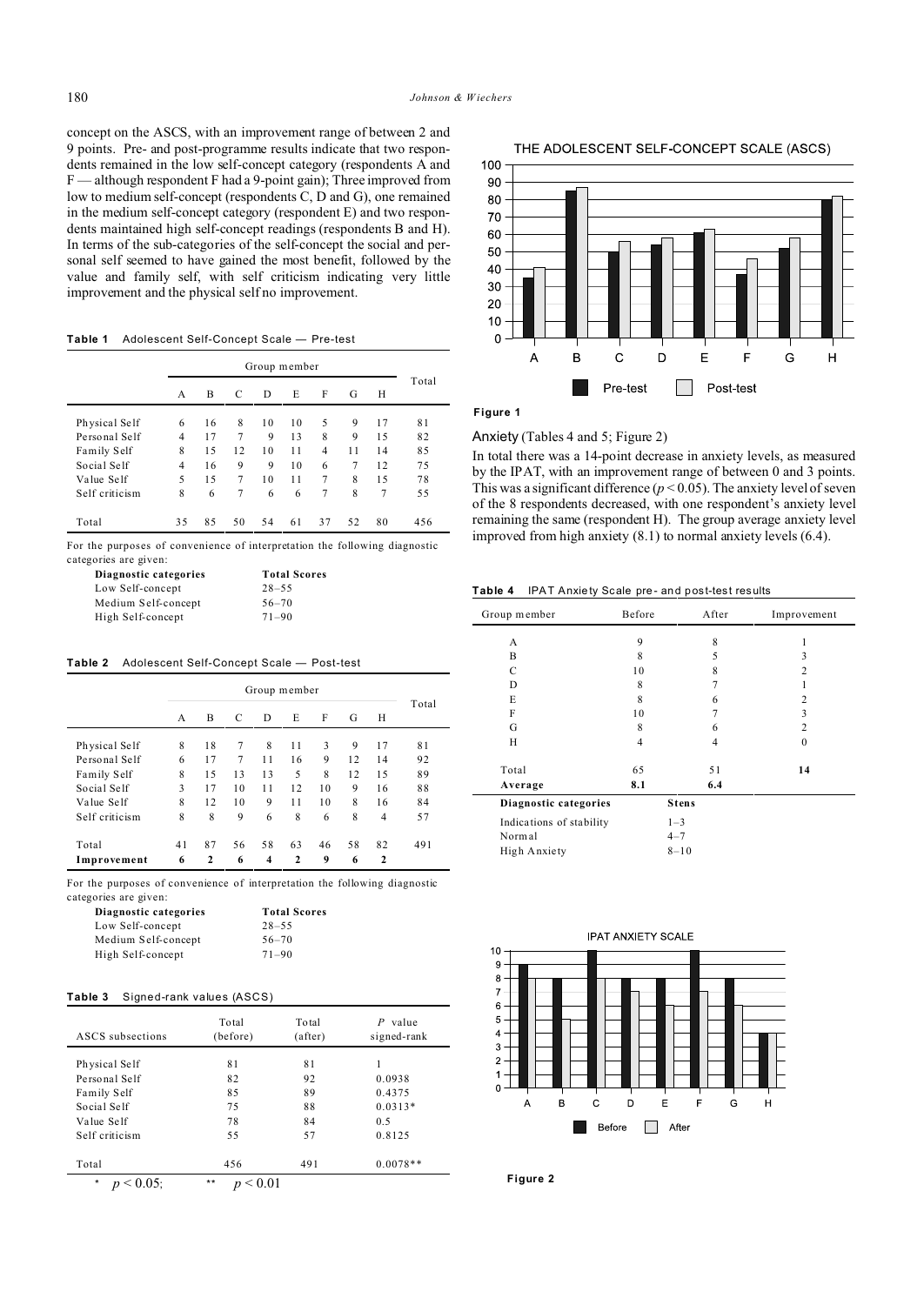**Table 5** IPAT Anxiety Scale signed-rank values regarding the group total scores

| Before       | After |    | Improvement $P$ value signed-rank |
|--------------|-------|----|-----------------------------------|
| 65           |       | 14 | $0.0156*$                         |
| * $p < 0.05$ |       |    |                                   |

Depression (Tables 6 and 7; Figure 3)

On the BDI, the depression score of all the respondents was lower in the post-test. In total there was a 54 point difference between the preand post-programme BDI results, indicating a considerable decrease in depression in the group members. This difference was significant  $(p<0.05)$ . The improvement indicated a range of between 1 (respondent D) and 19 (respondent G) points. The average depression rate shifted from moderate depression (20) to mild depression (13.4).

Table 6 Beck Depression Inventory pre- and post-test results

| Group member                                                                 | Before (Pre) | After (Post)                                   | Improvement    |
|------------------------------------------------------------------------------|--------------|------------------------------------------------|----------------|
| A                                                                            | 34           | 20                                             | 14             |
| B                                                                            | 4            | $\theta$                                       | 4              |
| $\mathbf C$                                                                  | 18           | 15                                             | 3              |
| D                                                                            | 35           | 34                                             |                |
| E                                                                            | 13           | 11                                             | $\overline{c}$ |
| F                                                                            | 24           | 15                                             | 9              |
| G                                                                            | 25           | 6                                              | 19             |
| H                                                                            | 8            | 6                                              | $\overline{2}$ |
| Total<br>Group Average                                                       | 161<br>201   | 107<br>134                                     | 54             |
| Diagnostic categories                                                        |              | <b>Scores</b>                                  |                |
| No depression<br>Mild depression<br>Moderate depression<br>Severe depression |              | $0 - 9$<br>$10 - 15$<br>$16 - 23$<br>$24 - 63$ |                |

**Table 7** Beck Depression Inventory signed-rank values regarding the group total scores

| Before         | After | Improvement | P value signed-rank |
|----------------|-------|-------------|---------------------|
| 161            | 107   | 54          | $0.0078**$          |
| * $p < 0.05$ ; | $***$ | p < 0.01    |                     |

#### **Discussion of the results**

The study was designed to test the hypotheses that children of divorce who participate in a group intervention programme would exhibit a more positive self-concept, less anxiety and less depression. The results of the investigation indicated that all three of these hypotheses could be accepted. One needs to bear in mind that the significance of the results is judged in terms of the size of the difference, relative to the variability within the group.

### The self-concept

The total improvement in self-concept of the group, as a whole, can be regarded as highly significant  $(p < 0.01)$  (see Table 3). In the pre-test it was found that five of the eight respondents had low self-concept scores, which supports literature findings in this regard (Wallerstein & Kelly, 1980; Omizio & Omizio, 1987:46). A slight improvement in self-concept was noted in all the group members (Figure 1). A possible explanation for this is that the self-concept is a relatively stable dimension that tends to resist change over a short period of time. Self-concept has however consistently been shown to be a reliable measure of mental health, of the ability to cope with problems, to function under stress, to act efficiently and to form relationships



with others (Smilansky, 1992:52). It is therefore quite possible that even a slight positive change in self-concept could have a positive ripple effect on the psychological functioning of the individual. If this positive change in self-concept can be accomplished during the acute stage of the divorce process it bodes well for the resolution of the remaining two stages of the process. The adolescent's self-concept may be regarded as the result of conscious and/or unconscious comparisons with one or more reference group (Smilansky, 1992:54). During adolescence the peer group can be considered as the dominant reference group, which has a considerable impact on the individual's self-concept. Adolescents readily turn to their peer group for support and advice. The sharing of painful experiences, problem solving skills and sometimes humorous interactions within an accepting and containing environment (such as was created within the group) seem to have contributed positively to strengthening the adolescents' self-concepts. The gains in personal and social self seem to link directly with the contents of the programme, whereas the physical self was not addressed at all in the programme — and consequently remained static.

# **Anxiety**

The total improvement (diminishing) in anxiety level of the group as a whole, can be regarded as significant  $(p < 0.05)$  (see Table 5). On the pre-test only one of the eight respondents had an anxiety rating within the normal range. Seven of the eight respondents fell within the "high anxiety" category — which supports the findings of Kantrowitz and Darnton (1992:50). The group as a whole indicated a reasonable drop in anxiety level, moving from the "high anxiety" category, to the "normal" category (Table 4; Figure 2). This is of considerable importance because, just as is the case with the self-concept, anxiety is regarded as a stable dimension, which resists change over a short-term period (Pedro-Carroll & Cowen, 1985:609). A further reason for even a modest decrease in anxiety levels' being regarded as significant, is that divorce often heightens adolescents' vulnerability to one of the most common problems facing single-parent families, namely economic hardship. Economic hardship is a major factor accounting for adolescents' distress and anxiety, as it serves as a secondary incidence of divorce. As such it contributes to a diminished parenting capacity, possible parental absence (due to long working hours) and changes in household composition (Umbersohn *et al.*, 1992:15). As economic hardship is a factor which is not easily resolved in the short-term, anxiety pertaining to this secondary incidence of divorce may still have been present in the members at the end of the intervention programme, and therefore also the anxiety generated by it.

### Depression

The total improvement (diminishing) in depression level of the group, as a whole, can be regarded as highly significant  $(p < 0.01)$  (Table 7).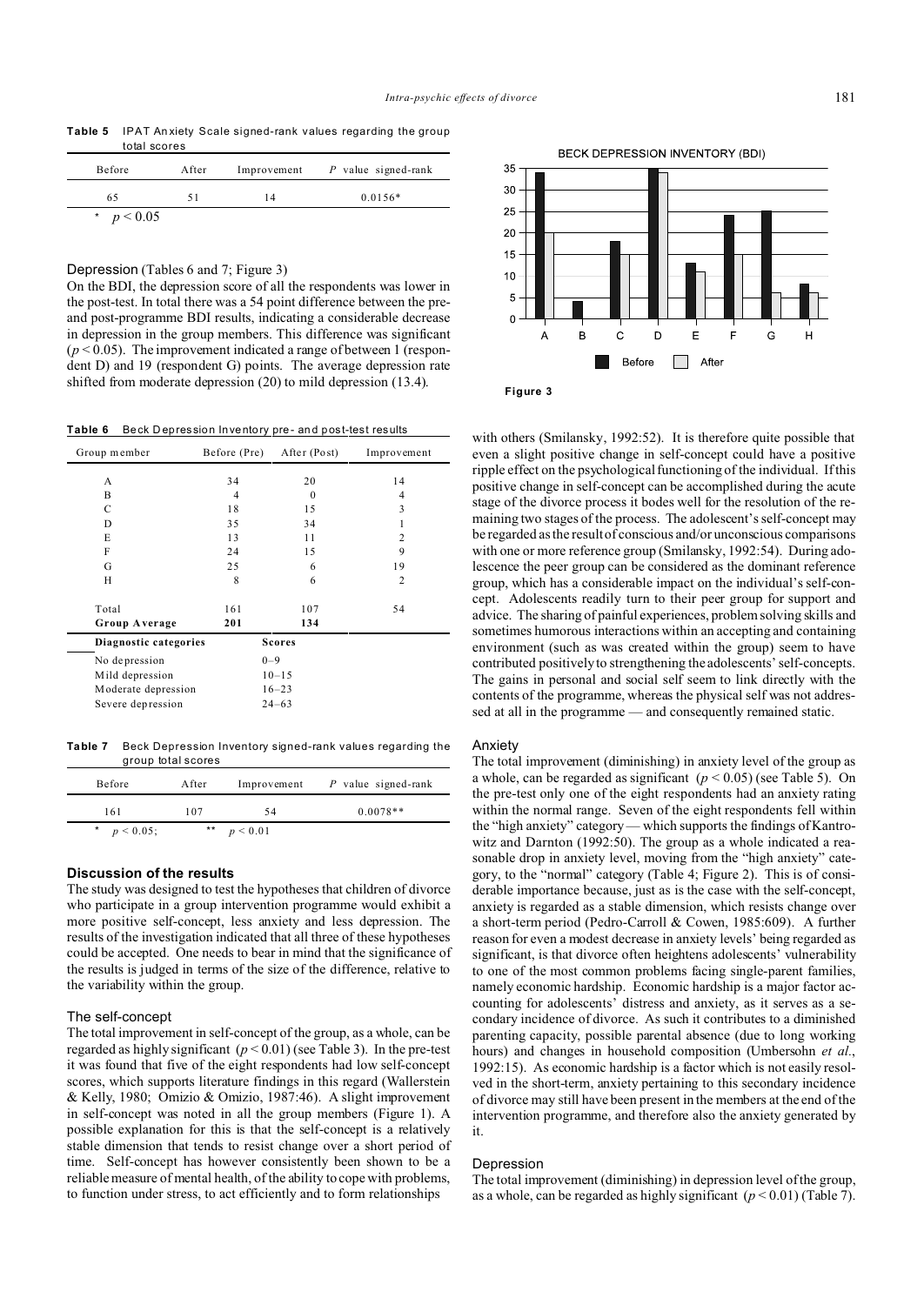On the pre-test only two of the respondents showed "no depression" (Table 6). Four of the eight respondents fell within the "severely depressed" category according to the BDI. This would indicate that they were morbidly depressed and that therapeutic intervention was necessary, as they were seriously at risk for suicide (Kaplan & Sadock, 1997:41). The considerable decrease in depression levels, as measured by the BDI (Figure 7), could be the result of various factors. Firstly there was the cathartic effect of voicing their negative emotions and being contained by the group. Secondly, information on the effects of divorce could have modified the adolescents' problematic beliefs pertaining to parental divorce. Furthermore, the addressing of cognitive distortions by means of feedback from other group members and the group leader could have had an effect very similar to that of cognitive therapy — which is regarded as one of the therapies of choice for depression.

# **Comments on the present research and suggestions regarding future research**

- In future research it may be more proficient not to have early and middle adolescents in the same group, as some early adolescents may not yet be functioning at a formal operational cognitive level. The level of discussion may be influenced negatively by having adolescents at different developmental levels in one group. However, there may also be positive spin-offs to having early and middle adolescents in the same group. For the older group members it could have the advantage that they re-experience feelings and problems that they may have had when they were in the early adolescent phase and when the marriage was already in a state of deterioration and turmoil. The possible positive effect on the early adolescents in the group may be that they are exposed to feelings and to interpretations made by older group members. It may "inoculate" them against negative feelings that they may develop in the middle adolescent phase, and so help them to cope with feelings that may surface later on.
- The findings of this research cannot be generalised, because there was only one group involved. It is therefore recommended that the research be replicated with several groups so as to verify the findings.
- It needs to be borne in mind that the pre-testing may have had an effect, albeit slight, on the results of the post-testing.
- History may have had an effect on the post-testing. This means that other events may have taken place and the mere fact of the progression of the adolescent developmental phase over the 10 week period may have had an effect.
- The group programme consisted of many facets and as elements of human inter- and intra-personal functioning are inter-dependent, the various factors could have influenced one another. (Improved self-concept  $\Leftrightarrow$  less anxiety  $\Leftrightarrow$  less depression)

#### **Recommendations**

•

It is recommended for future group intervention programmes for adolescents of divorce that

- a differentiation be made between early adolescence and late adolescence, as emotional maturity and cognitive development play an important role in group work;
- a larger representative study sample be used, in order to be able to generalise to the greater relevant population with more confidence;
- long-term follow-up evaluations be made, in order to determine the extent to which positive short-term programme outcomes endure; and linking on to this
- long-term follow-up sessions be scheduled in order to pro-mote positive developmental gains;
- the inter-personal effects of the group intervention programme for adolescents of divorce be evaluated in greater depth;
- the intervention programme also be evaluated with adolescents of different ethnicity and socio-economic backgrounds; and

if at all possible, individual therapy run concurrently with the group process. If individual therapy cannot be done within the school context, adolescents can be referred for private individual therapy if the family can afford it or if they have access to an adequate medical scheme. There needs to be close co-operation between the group counsellor and the individual therapist.

# **In conclusion**

It would seem that a group intervention programme for adolescents of divorce can be used effectively as an adjunct to the normal school programme. A group intervention programme does not insulate the adolescents of divorce from the negative effects of divorce. However at an intra-psychic level, such an intervention programme can contribute to altering the adolescents' perceptions of the divorce, reduce feelings of anxiety and depression and enhance their self-concepts.

### **References**

- Ary D, Jacobs LC & R azavieh A 1990. Introduction to research in education. London: Holt.
- Beck AT, Wald CH, M endelson M, Mock J & Erbough J 1961. An Inventory for mea suring dep ression. *Archives of General Psychiatry*, IV:53-62.
- Brown NW 1994. *Group counseling for elementary and middle school children*. Connecticut: Praeger Publishers.
- Ca ttell RB, S chreier IH & M adge EM 198 6. *Ma nua l of the IPA T An xiety S cale* . Pre toria : Human Science s Research Council.
- Daniel WW & Terrell JC 1995. *Business Statistics for management and economics,* 7th edn. Boston: Houghton M ifflin.
- Despert JL 1953. *Children of divorce*. Garden City, N Y .: Doubleday. De Varis J 1995. Family therapy issues with adolescents in divorced families. *Psychotherapy,* 32:242-247.
- Do wling E & Barne s GG 1 999 . *Working with children and parents through separation and divorce: the changing lives of children*. Basingstoke: M acmillan.
- Erikso n EH 195 0. *Ch ildhoo d an d soc iety*. New York : Norton.
- Erikso n EH 196 8. *Identity : Youth and crisis*. New York : Norton.
- Erikson EH 1982. The life cycle completed: A review. New York: Norton.
- Ferreira GV 1 997. The effect of family disorganization and divorce on children's scho lastic achievement. In: V iljoen S & Smith C (eds). *Ma rriag e an d fam ily life in South Africa: The family and divorce*. Pretoria: HSRC.
- Forehand R, Biggar H & Kotchick A 1998. Cumulative risk across family stressors: short- and long- term e ffects for ado lescents. *Jou rnal o f Abn orm al Child Psychology*, 26:119.
- Gibson CS 1994. *Dissolving wedlock*. London:Routledge.
- Go ode WJ 195 6. *After divorce*. Glencoe, Ill:Free press.
- Ham mond JM 198 1. Loss of the family unit: Co unseling group s to help k ids. *The Personnel and Guidance Journal*, 59:392:394.
- Heppner PP, Kivligan DM & Wampold BE 1999. *Research design in counseling,* 2nd edn. Belmlont, CA: Wad sworth.
- He the rington EM & Anderson ER 1987. The effects of divorce and remarriage on early ado lescents and the family. In: Levine M D & M cCarney ER (e ds). *Early Adolescent Transitions*. Lexington, MA : D C H ealth.
- Hoff-O berlin L 20 00. *Surv iving s epa ration and divor ce: a wom an's g uide to ma king it throu gh the first yea r.* Holbrook: Adams Media.
- Hurlburt RT 1994. *Comprehending behavioural Statistics*. Pacific Grove, CA: Brooks/Cole.
- Jame s AL & S turgeon-A dams L 19 99. *Helping families after divorce: assistance by order?* Bristol: Policy press.
- Jarrett J & Kraft A 199 8. *Statistica l analy sis for d ecisio n m aking .* Boston: Allyn & Baco n.
- Johnson B & Christensen L 2000. *Educational research Quantitative and qualitative approaches*. Boston: Allyn & Ba con.
- Kalter N 1984. Long-term effects of divorce on children: A developmental vulnerability mod el. *American Journal of Orthopsychiatry*, 57:587-598.
- Kantrowitz B & Darnton N 1992. Breaking the divorce cycle: the children of broken marriages carry deep wounds into their own adult lives. *Newsweek*, 119:48-54.
- Kap lan HI & Sad ock BJ 1 997 . *Synopsis of Psychiatry,* 8th edn. Baltimore: Williams & Wilkins.
- Kaslow FW & S chw artz LL 1 987 . *The dynamics of divorce: a life cycle perspective*. New York : Bru nne r/M az el.
- Kelley R & Berg B 1 978 . M easuring c hildren's rea ctions to d ivorce. *Journal of Clinical Child Psychology*, 34:215:221.
- Kitson GC 1992. Portrait of divorce: adjustment to marital breakdown. New York: Guilford Press.
- Koh lberg L 1 968 . The c hild as a moral philoso pher. *Psychology Today*, 2:25-30.
- Kohlberg L 19 70. M oral development in the educa tion of adolescents. In: RF Purne ll (ed.). *Adolescence and the American High School*. New Y ork: Ho lt, Rinehart & Winston.
- Koh lberg L 1 981 . *Essays on moral development*. San Francisco: Harper & Row.
- Koh lberg L 1 984 . *Essa ys on mo ral de velop me nt: Volume II*, *The psychology of moral deve lopm ent.* New York: Harper& Row.
- Lockhart RS 1997. *Introduction to Statistics and data analysis for the Behavioral Sciences*. New York : Freeman.